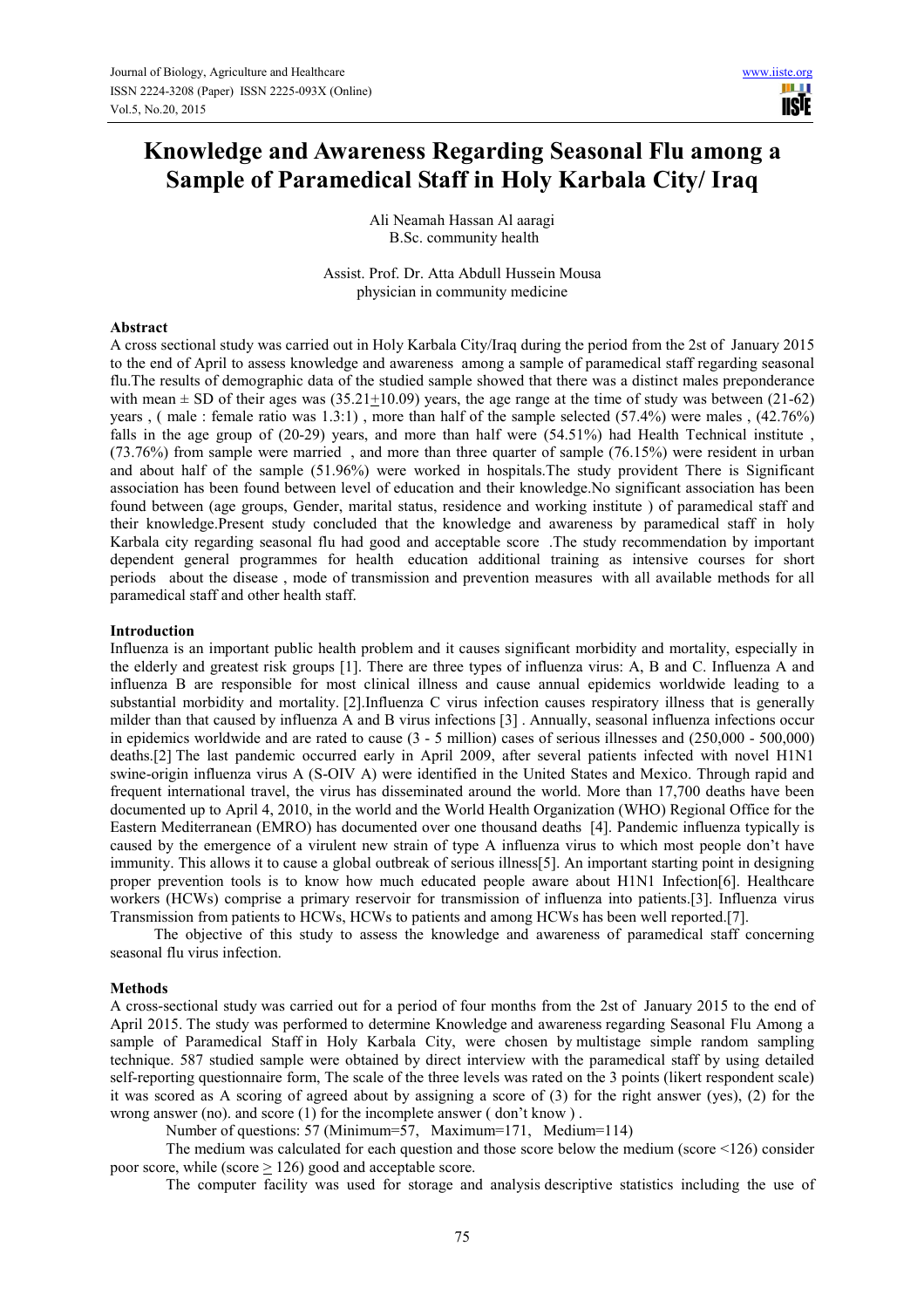### frequencies , percentages.

The Chi-Square statistical test was used to test for associations between variables with the results being considered as statistically significant when the p value was  $(  $0.05$ ). SPSS statistical package version 20 was$ used for data description and analysis.

### **Results**

**Table (1):** shows the distribution of the paramedical staff according to age groups and gender there was a distinct males preponderance with mean  $\pm$  SD of their ages was (35.21+10.09) years, the age range at the time of study was between (21-62) years , ( male : female ratio was 1.3:1) and the highest percentage (42.76%) were in the age group (20-29) years and the lowest percentage (7.16) were in the age group (age  $> 50$ ) years and the association was found to be statistically significant ( $P = 0.001$ ).

|            |                   | <b>GENDER</b> | <b>Total</b>   |               |                |               |
|------------|-------------------|---------------|----------------|---------------|----------------|---------------|
| Age groups | males             |               |                |               | females        |               |
|            | N <sub>0</sub>    | $\frac{0}{0}$ | N <sub>0</sub> | $\frac{0}{0}$ | N <sub>0</sub> | $\frac{0}{0}$ |
| 20-29      | 117               | 34.72         | 134            | 53.60         | 251            | 42.76         |
| 30-39      | 101               | 29.97         | 78             | 31.20         | 179            | 30.49         |
| 40-49      | 79                | 23.44         | 36             | 14.40         | 115            | 19.59         |
| > 50       | 40                | 11.87         | $\overline{2}$ | 0.8           | 42             | 7.16          |
| Total      | 337               | 100           | 250            | 100           | 587            | 100           |
|            | $\chi^2$ = 42.607 |               | $df = 2$       | $p.v=0.001$   |                |               |

# **Table (1): Distribution of Studied Sample according to Age groups and Gender.**

**Table (2):** shows the distribution of the paramedical staff regarding educational level high percentage (54.51%) from Medical Institute,(26.41%) from Secondary school , while regarding marital status and residency most cases (73.76%) were married and (76.15%) from Urban area ,while regarding place health institute of the study about half of studied sample (51.96%) were worked in Hospital.

| Table (2): Distribution of Studied Sample according to Education level, Marital status, Residence and |  |  |  |  |
|-------------------------------------------------------------------------------------------------------|--|--|--|--|
| Health institute.                                                                                     |  |  |  |  |

| No.            | <b>VARIABLES</b>       |                     | <b>Total</b>   |               |
|----------------|------------------------|---------------------|----------------|---------------|
|                |                        |                     | N <sub>0</sub> | $\frac{0}{0}$ |
|                |                        | Secondary school    | 155            | 26.41         |
| 1              | <b>EDUCATION LEVEL</b> | Medical Institute   | 320            | 54.51         |
|                |                        | College and above   | 112            | 19.08         |
|                |                        | Total               | 587            | 100           |
|                |                        | Single              | 154            | 26.24         |
| $\overline{2}$ | <b>MARITAL STATUS</b>  | married             | 433            | 73.76         |
|                |                        | Total               | 587            | 100           |
|                | <b>RESIDENCE</b>       | Rural               | 140            | 23.85         |
| 3              |                        | Urban               | 447            | 76.15         |
|                |                        | Total               | 587            | 100           |
|                |                        | Primary health care | 282            | 48.04         |
| $\overline{4}$ | <b>HEALTH</b>          | center              |                |               |
|                | <b>INSTITUE</b>        | Hospital            | 305            | 51.96         |
|                |                        | Total               | 587            | 100           |

**Table (3):** Regarding Seasonal flu is transmission from Human to Human all of studied sample (100%) sample answered correctly, while more than  $(94\%)$  answered correctly about (the viruses as an etiology of seasonal flu infection, Seasonal flu is Infectious disease and Seasonal flu is transmission easily), while (62.69%) and (56.56%) of studied sample answered correctly about (Seasonal flu as a dangerous disease and Pandemic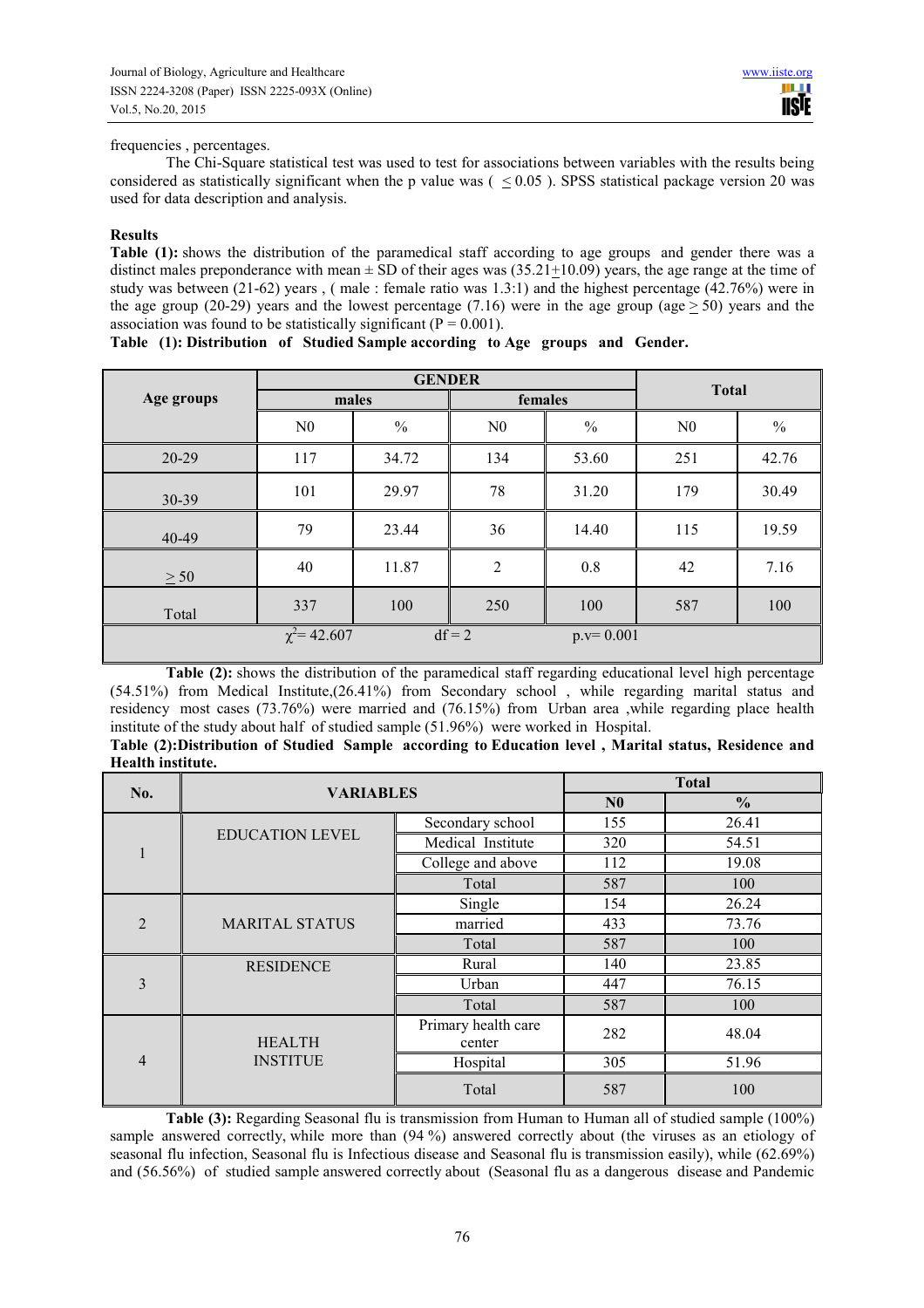Flu (H1N1 ) is type of Seasonal Flu) respectively, while (38.33%) of studied sample considered Pandemic Flu is occur rarely while Seasonal Flu is occur annually, and (35.60%) of studied sample considered Sore throat is not commonly present with H1N1 while (19.08%) of studied sample considered H1N1 has a rapid onset symptoms within 3-6 hours, while (16.87%) of studied sample considered Sneezing is not common with  $H1N1.$ 

| Table (3): Distribution of studied sample according to their knowledge about epidemiological factors |  |  |  |  |  |  |  |  |  |
|------------------------------------------------------------------------------------------------------|--|--|--|--|--|--|--|--|--|
| association with seasonal flu.                                                                       |  |  |  |  |  |  |  |  |  |

| No.            | <b>VARIABLES</b>                                                  | <b>ANSERS</b>     | N <sub>0</sub>   | $\frac{0}{0}$      |
|----------------|-------------------------------------------------------------------|-------------------|------------------|--------------------|
|                |                                                                   | <b>YES</b>        | 570              | 97.11              |
| 1              | Seasonal flu is caused by virus?                                  | NO                | 9                | 1.53               |
|                |                                                                   | <b>DON'T KNOW</b> | 8                | 1.36               |
|                |                                                                   | <b>TOTAL</b>      | 587              | 100                |
|                |                                                                   | <b>YES</b>        | 577              | 98.30              |
|                | Infectious disease                                                | N <sub>O</sub>    | 2                | 0.34               |
| $\overline{2}$ |                                                                   | <b>DON'T KNOW</b> | 8                | 1.36               |
|                |                                                                   | <b>TOTAL</b>      | 587              | 100                |
|                |                                                                   | <b>YES</b>        | 368              | 62.69              |
|                | Dangerous disease ?                                               | N <sub>O</sub>    | 28               | 4.77               |
| 3              |                                                                   | DON'T KNOW        | 191              | 32.54              |
|                |                                                                   | <b>TOTAL</b>      | 587              | 100                |
|                |                                                                   | <b>YES</b>        | 557              | 94.89              |
|                | Transmission easily?                                              | NO                | 10               | 1.70               |
| $\overline{4}$ |                                                                   | DON'T KNOW        | 20               | 3.41               |
|                |                                                                   | <b>TOTAL</b>      | 587              | 100                |
|                |                                                                   | <b>YES</b>        | 587              | 100.00             |
|                | person to person Transmission                                     | N <sub>O</sub>    | $\boldsymbol{0}$ | 0.00               |
| 5              |                                                                   | <b>DON'T KNOW</b> | $\boldsymbol{0}$ | 0.00               |
|                |                                                                   | <b>TOTAL</b>      | 587              | 100                |
|                |                                                                   | YES               | 388              | 66.10              |
|                | Transmission from animal to Human                                 | N <sub>O</sub>    | 101              | 17.20              |
| 6              |                                                                   | DON'T KNOW        | 98               | 16.70              |
|                |                                                                   | <b>TOTAL</b>      | 587              | 100                |
|                |                                                                   | <b>YES</b>        | 332              | $\overline{56.56}$ |
| $\overline{7}$ | Pandemic Flu (H1N1) is type of Seasonal Flu                       | NO                | 120              | 20.44              |
|                |                                                                   | DON'T KNOW        | 135              | 23.00              |
|                |                                                                   | <b>TOTAL</b>      | 587              | 100                |
|                |                                                                   | <b>YES</b>        | 225              | 38.33              |
| $\,$ $\,$      | Pandemic Flu is occur rarely while Seasonal Flu is occur annually | N <sub>O</sub>    | 180              | 30.66              |
|                |                                                                   | DON'T KNOW        | 182              | 31.01              |
|                |                                                                   | <b>TOTAL</b>      | 587              | 100                |
|                |                                                                   | <b>YES</b>        | 112              | 19.08              |
| 9              | H1N1 has a rapid onset symptoms within 3-6 hours                  | N <sub>O</sub>    | $\sqrt{185}$     | 31.52              |
|                |                                                                   | DON'T KNOW        | 290              | 49.40              |
|                |                                                                   | <b>TOTAL</b>      | 587              | 100                |
|                |                                                                   | <b>YES</b>        | 99               | 16.87              |
| 10             | Sneezing is not common with H1N1                                  | N <sub>O</sub>    | 203              | 34.58              |
|                |                                                                   | DON'T KNOW        | 285              | 48.55              |
|                |                                                                   | <b>TOTAL</b>      | 587              | 100                |
|                |                                                                   | <b>YES</b>        | 209              | 35.60              |
| 11             | Sore throat is not commonly present with H1N1                     | N <sub>O</sub>    | 221              | 37.65              |
|                |                                                                   | DON'T KNOW        | 157              | 26.75              |
|                |                                                                   | <b>TOTAL</b>      | 587              | 100                |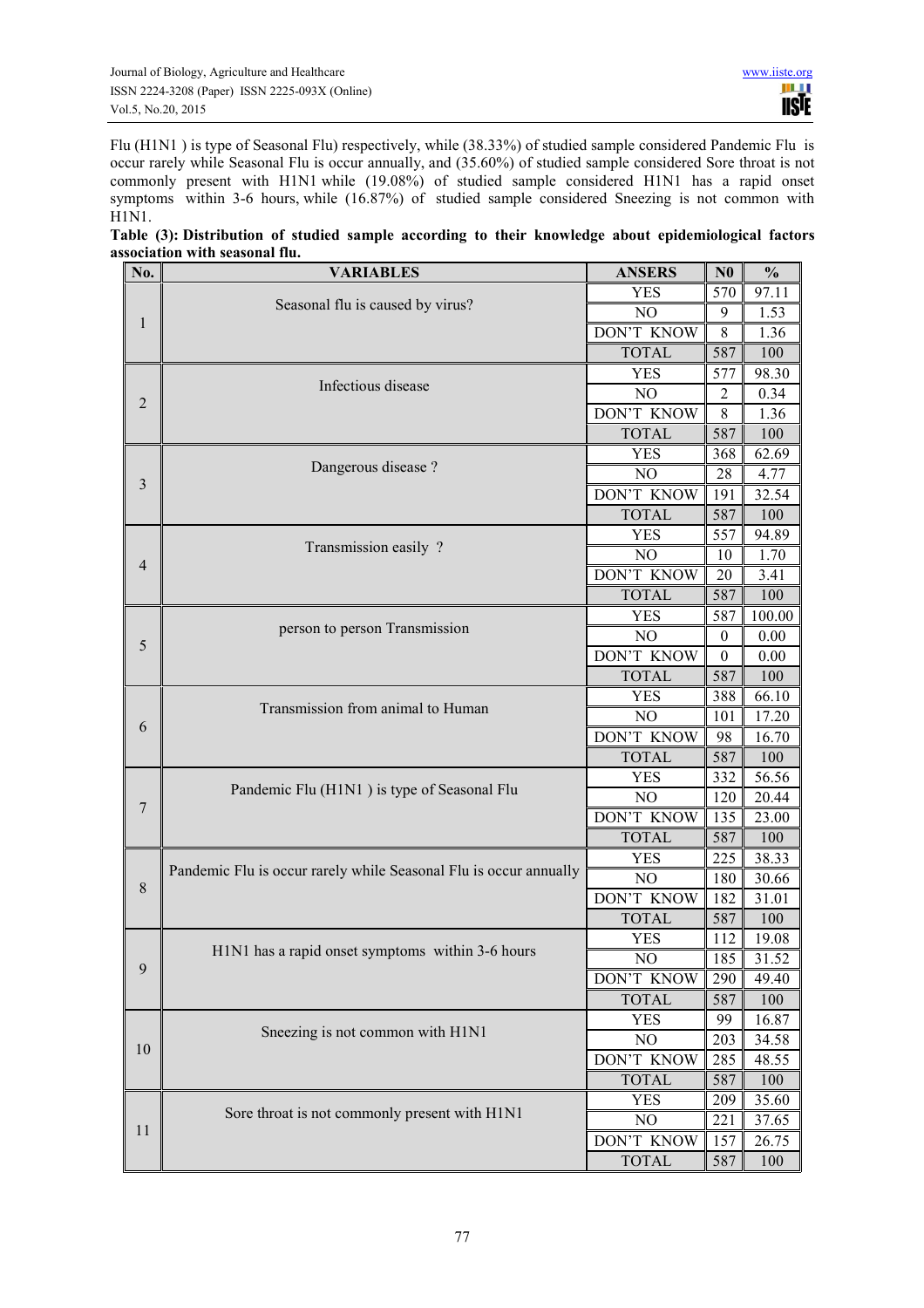**Table (4):** Regarding mode of transmission of seasonal flu , the majority (96.93%) of paramedical staff considered the cough or sneeze as the main Mode of transmission, while more than (70%) for (face-to-face talk and hand shaking) and (62.69%) for indirect hand contact .

 **Table (4): Distribution of studied sample according to their knowledge about the Mode of transmission of seasonal flu.**

|                | <b>Mode of transmission</b> |                | N <sub>0</sub> | $\frac{0}{0}$ |
|----------------|-----------------------------|----------------|----------------|---------------|
|                |                             | <b>YES</b>     | 569            | 96.93         |
| 1              | Cough or sneeze             | NO             | 8              | 1.36          |
|                |                             | DON'T KNOW     | 10             | 1.71          |
|                |                             | <b>TOTAL</b>   | 587            | 100           |
|                |                             | <b>YES</b>     | 469            | 79.90         |
| $\overline{2}$ | Face-to-face talk           | NO.            | 68             | 11.58         |
|                |                             | DON'T KNOW     | 50             | 8.52          |
|                |                             | <b>TOTAL</b>   | 587            | 100           |
|                | Hand shaking or             | <b>YES</b>     | 421            | 71.72         |
| 3              | embracement                 | NO             | 60             | 10.22         |
|                |                             | DON'T KNOW     | 106            | 18.06         |
|                |                             | <b>TOTAL</b>   | 587            | 100           |
|                |                             | <b>YES</b>     | 368            | 62.69         |
| $\overline{4}$ | Indirect hand contact       | N <sub>O</sub> | 105            | 17.89         |
|                |                             | DON'T KNOW     | 114            | 19.42         |
|                |                             | <b>TOTAL</b>   | 587            | 100           |

**Table (5):** Regarding the knowledge of paramedical staff about the Signs and Symptoms of seasonal flu, Fever came in the 1st order and answered correctly by the majority (95.57%) of paramedical staff, followed by Headache (90.46%) , Rhinorrhea (91.82%), Cough (84.33%) and lower percentage for other symptoms .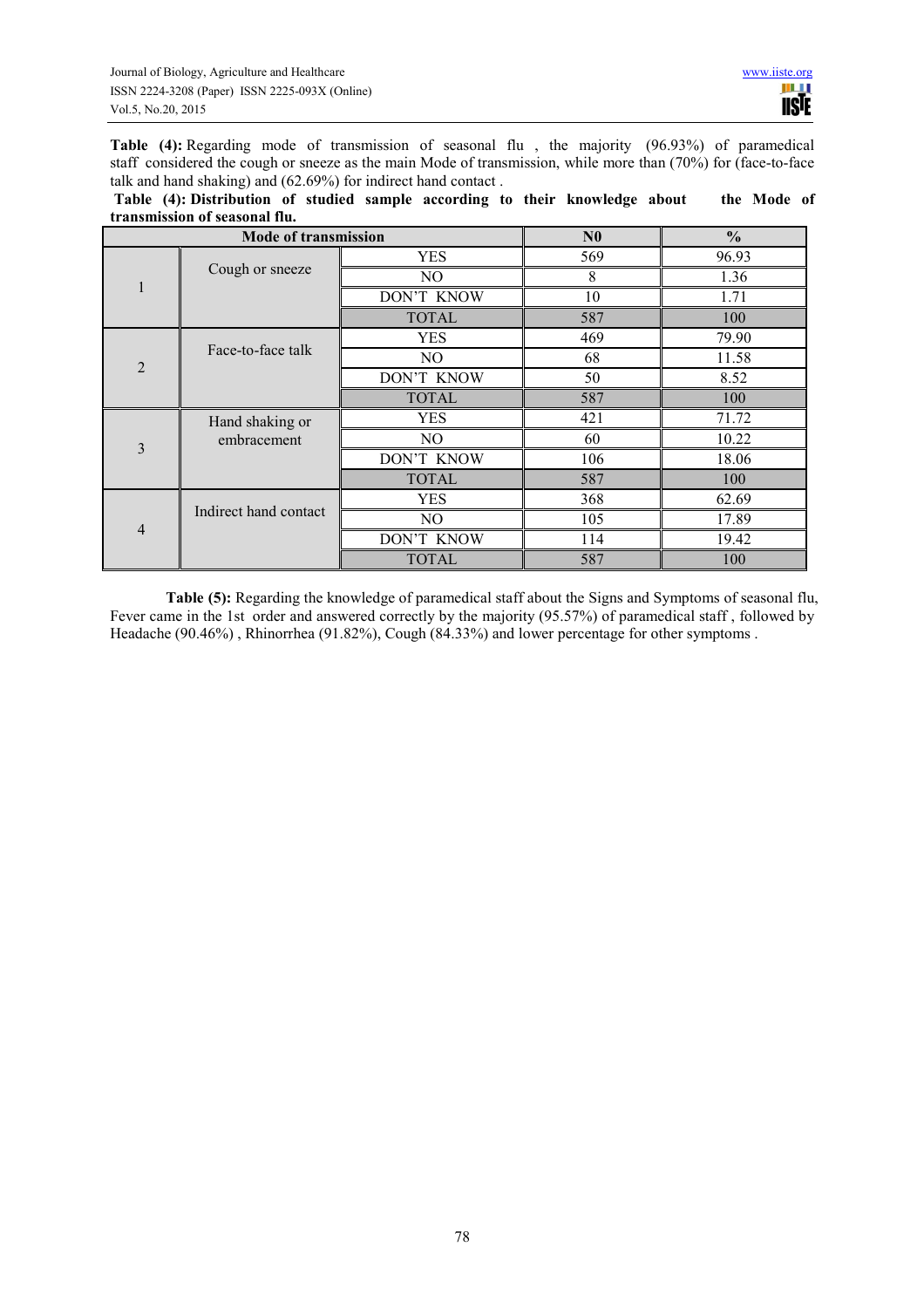| Table (5): Distribution of studied sample according to their knowledge about the Mode of transmission of |  |
|----------------------------------------------------------------------------------------------------------|--|
| seasonal flu.                                                                                            |  |

| <b>Signs and Symptoms</b> |                      | <b>ANSERS</b>     | N <sub>0</sub>  | $\frac{0}{0}$ |
|---------------------------|----------------------|-------------------|-----------------|---------------|
|                           |                      | <b>YES</b>        | 561             | 95.57         |
|                           |                      | NO                | 12              | 2.04          |
| $\mathbf{1}$              | Fever                | <b>DON'T KNOW</b> | 14              | 2.39          |
|                           |                      | <b>TOTAL</b>      | 587             | 100           |
|                           |                      | <b>YES</b>        | 531             | 90.46         |
| $\sqrt{2}$                | Headache             | NO                | 38              | 6.47          |
|                           |                      | DON'T KNOW        | 18              | 3.07          |
|                           |                      | <b>TOTAL</b>      | 587             | 100           |
|                           |                      | <b>YES</b>        | 495             | 84.32         |
| $\mathfrak{Z}$            | Cough                | NO                | 48              | 8.18          |
|                           |                      | DON'T KNOW        | 44              | 7.50          |
|                           |                      | <b>TOTAL</b>      | 587             | 100           |
|                           |                      | <b>YES</b>        | 539             | 91.82         |
| 4                         | Rhinorrhea           | NO                | 34              | 5.79          |
|                           |                      | <b>DON'T KNOW</b> | $\overline{14}$ | 2.39          |
|                           |                      | <b>TOTAL</b>      | 587             | 100           |
|                           |                      | <b>YES</b>        | 493             | 83.99         |
| 5                         | Sore throat          | NO                | 48              | 8.17          |
|                           |                      | DON'T KNOW        | 46              | 7.84          |
|                           |                      | <b>TOTAL</b>      | 587             | 100           |
|                           | Mylagia              | <b>YES</b>        | 456             | 77.68         |
| 6                         |                      | NO                | 56              | 9.54          |
|                           |                      | DON'T KNOW        | 75              | 12.78         |
|                           |                      | <b>TOTAL</b>      | 587             | 100           |
|                           | Loss of appetite     | <b>YES</b>        | 444             | 75.64         |
| 7                         |                      | NO                | 72              | 12.26         |
|                           |                      | DON'T KNOW        | 71              | 12.10         |
|                           |                      | <b>TOTAL</b>      | 587             | 100           |
|                           |                      | <b>YES</b>        | 233             | 39.69         |
| $\,8\,$                   | Abdominal discomfort | NO                | 158             | 26.92         |
|                           |                      | <b>DON'T KNOW</b> | 196             | 33.39         |
|                           |                      | <b>TOTAL</b>      | 587             | 100           |
|                           |                      | <b>YES</b>        | 363             | 61.84         |
| 9                         | Nausea               | $\overline{NO}$   | 76              | 12.95         |
|                           |                      | DON'T KNOW        | 148             | 25.21         |
|                           |                      | <b>TOTAL</b>      | 587             | 100           |
|                           |                      | <b>YES</b>        | 274             | 46.68         |
| 10                        | Vomiting             | NO                | 100             | 17.04         |
|                           |                      | DON'T KNOW        | 213             | 36.28         |
|                           |                      | <b>TOTAL</b>      | 587             | 100           |
|                           |                      | <b>YES</b>        | 148             | 25.21         |
| 11                        | Diarrhea             | N <sub>O</sub>    | 156             | 26.58         |
|                           |                      | <b>DON'T KNOW</b> | 283             | 48.21         |
|                           |                      | <b>TOTAL</b>      | 587             | 100           |
|                           |                      | <b>YES</b>        | 327             | 55.71         |
| 12                        | Prostration          | NO                | 132             | 22.49         |
|                           |                      | DON'T KNOW        | 128             | 21.80         |
|                           |                      | <b>TOTAL</b>      | 587             | 100           |

Table (6): Regarding a Complication of seasonal flu the highest percentage more than (70%) of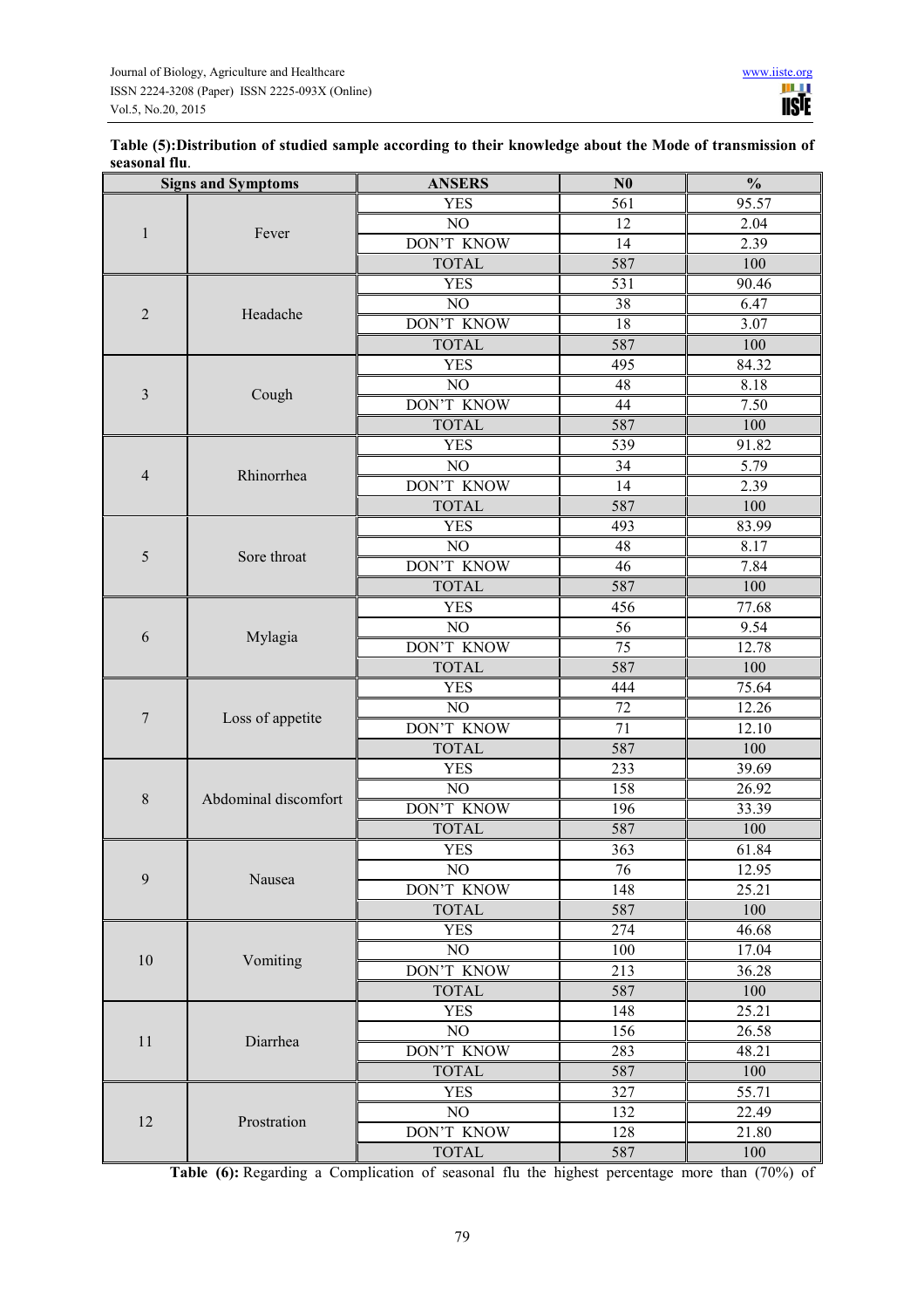paramedical staff answered correctly about (sinusitis and Otitis Media) and lower percentage for others Complications.

| Complication   |                                          | <b>ANSERS</b>     | N <sub>0</sub> | $\frac{0}{0}$ |
|----------------|------------------------------------------|-------------------|----------------|---------------|
|                |                                          | <b>YES</b>        | 376            | 64.05         |
|                |                                          | NO                | 116            | 19.77         |
| 1              | Pneumonia                                | <b>DON'T KNOW</b> | 95             | 16.18         |
|                |                                          | <b>TOTAL</b>      | 587            | 100           |
|                |                                          | <b>YES</b>        | 417            | 71.04         |
| $\overline{2}$ | Sinusitis                                | N <sub>O</sub>    | 80             | 13.63         |
|                |                                          | DON'T KNOW        | 90             | 15.33         |
|                |                                          | <b>TOTAL</b>      | 587            | 100           |
|                |                                          | <b>YES</b>        | 418            | 71.21         |
| 3              | Otitis Media                             | NO                | 83             | 14.14         |
|                |                                          | <b>DON'T KNOW</b> | 86             | 14.65         |
|                |                                          | <b>TOTAL</b>      | 587            | 100           |
|                |                                          | <b>YES</b>        | 112            | 19.08         |
| $\overline{4}$ | Myositis                                 | NO                | 185            | 31.52         |
|                |                                          | <b>DON'T KNOW</b> | 290            | 49.40         |
|                |                                          | <b>TOTAL</b>      | 587            | 100           |
|                |                                          | YES               | 99             | 16.87         |
| 5              | Encephalitis                             | NO                | 203            | 34.58         |
|                |                                          | DON'T KNOW        | 285            | 48.55         |
|                |                                          | <b>TOTAL</b>      | 587            | 100           |
|                |                                          | <b>YES</b>        | 209            | 35.60         |
| 6              | Complications of pregnancy<br>and birth. | NO                | 221            | 37.65         |
|                |                                          | <b>DON'T KNOW</b> | 157            | 26.75         |
|                |                                          | <b>TOTAL</b>      | 587            | 100           |
|                |                                          | <b>YES</b>        | 140            | 23.85         |
| 7              | Low birth weight for                     | NO                | 259            | 44.12         |
|                | infected pregnant                        | DON'T KNOW        | 188            | 32.03         |
|                |                                          | <b>TOTAL</b>      | 587            | 100           |
|                |                                          | <b>YES</b>        | 214            | 36.46         |
| 8              | Death                                    | NO                | 180            | 30.66         |
|                |                                          | <b>DON'T KNOW</b> | 193            | 32.88         |
|                |                                          | <b>TOTAL</b>      | 587            | 100           |

| Table (6): Distribution of studied sample according to their knowledge about Complication of seasonal flu |  |  |
|-----------------------------------------------------------------------------------------------------------|--|--|
|                                                                                                           |  |  |
|                                                                                                           |  |  |

Table (7): Regarding the knowledge of paramedical staff about the Risk groups of seasonal flu, more than (80%) of studied sample answered correctly for (People in crowding place, Healthcare workers and Children under 5 years) ,while ( 67.97%) for Elderly (above 65 years ) and less than (60%) studied sample answered correctly for (people with chronic disease and pregnant women).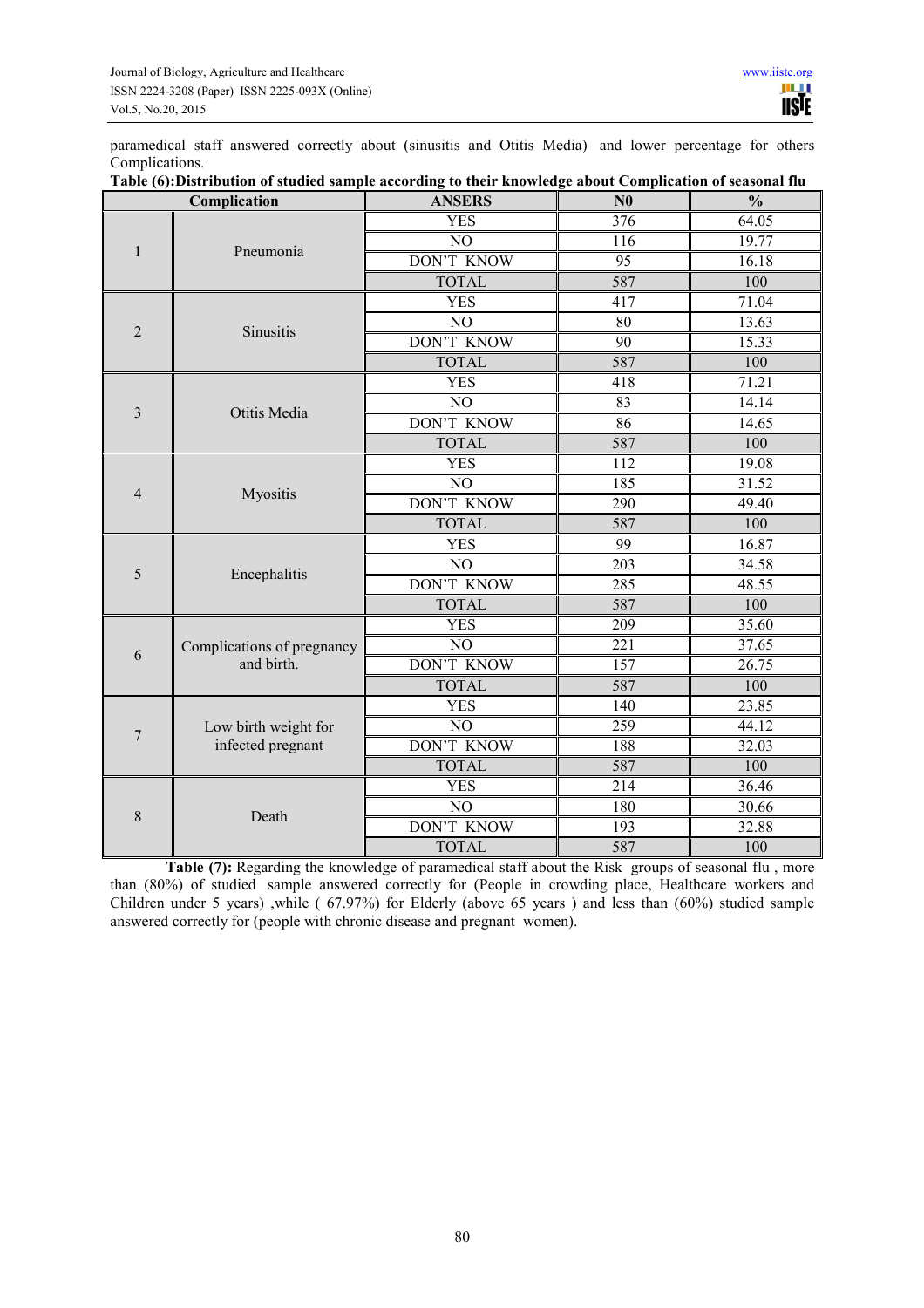| <b>Risk groups</b> |                             | <b>ANSERS</b>  | N <sub>0</sub> | $\frac{0}{0}$ |
|--------------------|-----------------------------|----------------|----------------|---------------|
|                    |                             | <b>YES</b>     | 475            | 80.92         |
| $\mathbf{1}$       | Children (under 5 years     | N <sub>O</sub> | 79             | 13.46         |
|                    |                             | DON'T KNOW     | 33             | 5.62          |
|                    |                             | <b>TOTAL</b>   | 587            | 100           |
|                    |                             | <b>YES</b>     | 332            | 56.56         |
| $\overline{2}$     | Pregnant women              | NO             | 135            | 23.00         |
|                    |                             | DON'T KNOW     | 120            | 20.44         |
|                    |                             | <b>TOTAL</b>   | 587            | 100           |
|                    |                             | <b>YES</b>     | 346            | 58.94         |
| 3                  | People with chronic disease | NO             | 129            | 21.98         |
|                    |                             | DON'T KNOW     | 112            | 19.08         |
|                    |                             | <b>TOTAL</b>   | 587            | 100           |
|                    |                             | <b>YES</b>     | 399            | 67.97         |
| $\overline{4}$     | Elderly (above 65 years)    | NO.            | 103            | 17.55         |
|                    |                             | DON'T KNOW     | 85             | 14.48         |
|                    |                             | <b>TOTAL</b>   | 587            | 100           |
|                    |                             | <b>YES</b>     | 476            | 81.09         |
| 5                  | Healthcare workers          | NO.            | 60             | 10.22         |
|                    |                             | DON'T KNOW     | 51             | 8.69          |
|                    |                             | <b>TOTAL</b>   | 587            | 100           |
|                    |                             | <b>YES</b>     | 510            | 86.88         |
| 6                  | People in crowding place    | NO             | 30             | 5.11          |
|                    |                             | DON'T KNOW     | 47             | 8.01          |
|                    |                             | <b>TOTAL</b>   | 587            | 100           |

**Table (7): Distribution of studied sample** according **to their knowledge about the Risk groups of seasonal flu**.

**Table (8):** Regarding the knowledge of paramedical staff about Prevention measures regarding Seasonal Flu (vaccine ) , approximately (90%) of studied sample answered correctly for (Seasonal Flu Vaccine is available in Iraq , Two Types of influenza and the inactivated Seasonal Flu Vaccine given by intramuscular injection) , while about (80%) of studied sample answered correctly for( Seasonal Flu Vaccine is efficacious, seasonal flu vaccination reduces the possibility of seasonal flu virus transfer from Healthcare workers to patients , seasonal flu vaccination reduces the risk of seasonal flu virus transfer from Healthcare workers to their family members and contraindicated vaccination is severe allergic reaction to chicken, egg proteins, or other components of the vaccines), Half (50.43%) of studied sample answered correctly about The nasal-spray influenza vaccine is not recommended during pregnancy and for Duration of immunity is one year only (46.68%) of studied sample answered correctly .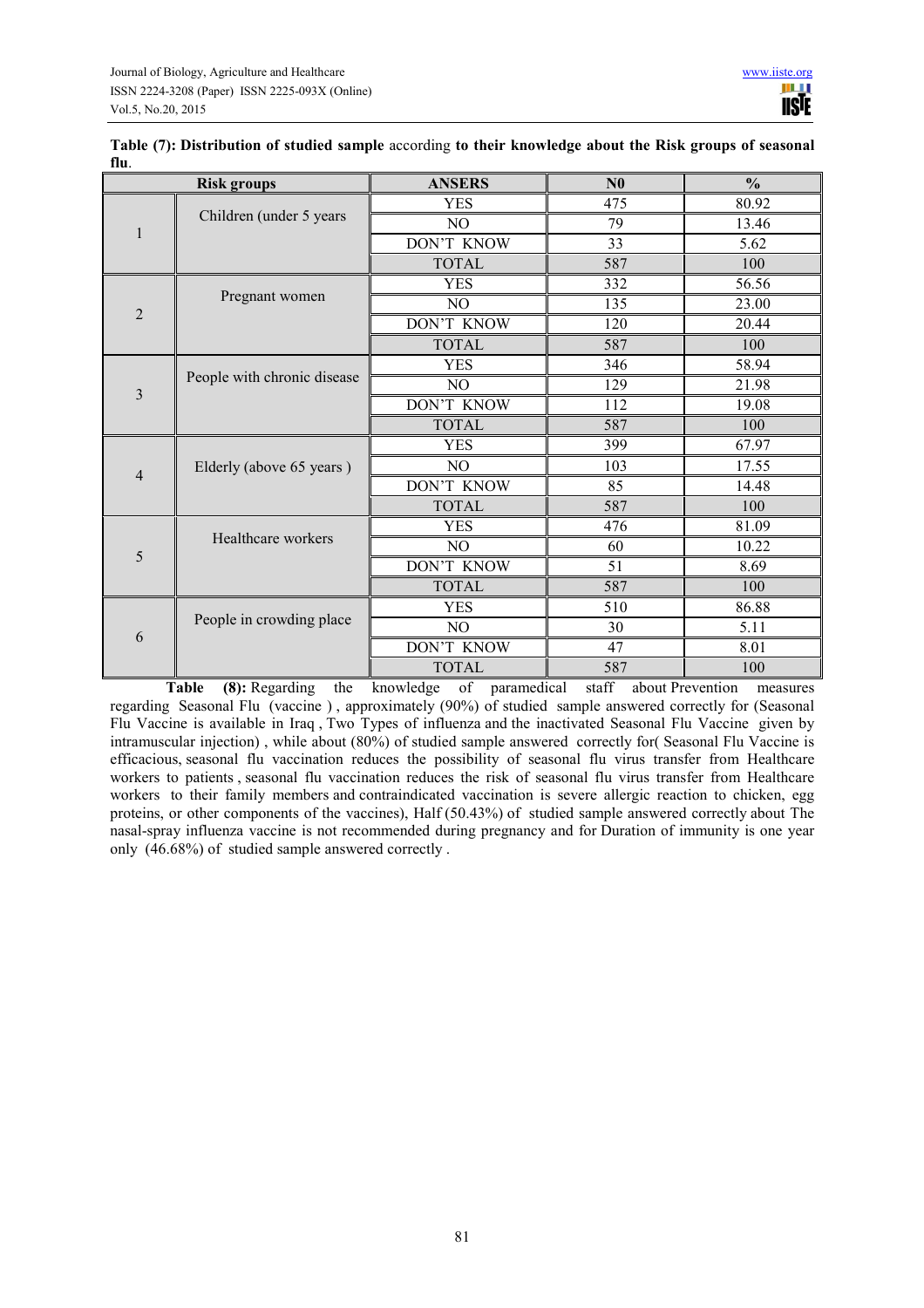# **Table (8):Distribution of studied sample according to their knowledge about Prevention measures regarding Seasonal Flu (vaccine ).**

| Prevention measures regarding Seasonal Flu (vaccine) |                                                                                   | <b>ANSERS</b>  | N <sub>0</sub> | $\frac{0}{0}$ |
|------------------------------------------------------|-----------------------------------------------------------------------------------|----------------|----------------|---------------|
|                                                      |                                                                                   | <b>YES</b>     | 527            | 89.78         |
| 1                                                    | Seasonal Flu Vaccine is available in Iraq?                                        | N <sub>O</sub> | 20             | 3.41          |
|                                                      |                                                                                   | DON'T KNOW     | 40             | 6.81          |
|                                                      |                                                                                   | <b>TOTAL</b>   | 587            | 100           |
|                                                      |                                                                                   | <b>YES</b>     | 549            | 93.53         |
|                                                      | Two Types of influenza Flu Vaccines are available<br>for prevention of influenza? | NO             | 12             | 2.04          |
| $\overline{2}$                                       |                                                                                   | DON'T KNOW     | 26             | 4.43          |
|                                                      |                                                                                   | <b>TOTAL</b>   | 587            | 100           |
|                                                      |                                                                                   | <b>YES</b>     | 529            | 90.12         |
|                                                      | The inactivated Seasonal Flu Vaccine given by<br>intramuscular injection?         | N <sub>O</sub> | 36             | 6.13          |
| $\overline{\mathbf{3}}$                              |                                                                                   | DON'T KNOW     | 22             | 3.75          |
|                                                      |                                                                                   | <b>TOTAL</b>   | 587            | 100           |
|                                                      |                                                                                   | <b>YES</b>     | 473            | 80.57         |
|                                                      | Seasonal Flu Vaccine is efficacious                                               | NO             | 46             | 7.85          |
| $\overline{4}$                                       |                                                                                   | DON'T KNOW     | 68             | 11.58         |
|                                                      |                                                                                   | <b>TOTAL</b>   | 587            | 100           |
|                                                      |                                                                                   | <b>YES</b>     | 274            | 46.68         |
| 5                                                    | Influenza immunization should be annual                                           | N <sub>O</sub> | 101            | 17.20         |
|                                                      |                                                                                   | DON'T KNOW     | 212            | 36.12         |
|                                                      |                                                                                   | <b>TOTAL</b>   | 587            | 100           |
|                                                      | Seasonal flu vaccination reduces the possibility of                               | YES            | 471            | 80.24         |
|                                                      | seasonal flu virus transfer from Healthcare workers                               | N <sub>O</sub> | 52             | 8.86          |
| 6                                                    | to patients.                                                                      | DON'T KNOW     | 64             | 10.90         |
|                                                      |                                                                                   | <b>TOTAL</b>   | 587            | 100           |
|                                                      | Seasonal flu vaccination reduces the risk of seasonal                             | <b>YES</b>     | 473            | 80.58         |
|                                                      | flu virus transfer from Healthcare workers to their                               | NO             | 48             | 8.18          |
| $\overline{7}$                                       | family members                                                                    | DON'T KNOW     | 66             | 11.24         |
|                                                      |                                                                                   | <b>TOTAL</b>   | 587            | 100           |
|                                                      | Contraindicated vaccination is severe allergic                                    | YES            | 495            | 84.33         |
|                                                      | reaction to chicken, egg proteins, or other                                       | NO             | 48             | 8.17          |
| 8                                                    | components of the vaccines?                                                       | DON'T KNOW     | 44             | 7.50          |
|                                                      |                                                                                   | <b>TOTAL</b>   | 587            | 100           |
|                                                      | The nasal-spray influenza vaccine is not                                          | <b>YES</b>     | 296            | 50.43         |
| 9                                                    | recommended during pregnancy?                                                     | NO             | 8              | 1.36          |
|                                                      |                                                                                   | DON'T KNOW     | 283            | 48.21         |
|                                                      |                                                                                   | <b>TOTAL</b>   | 587            | 100           |

**Table (9):** Regarding the knowledge of paramedical staff about Prevention measures regarding Seasonal Flu ( Personal prevention ), More than (90%) of studied sample considered (hand washing , wearing mask and using disposable soft tissue) is important as Personal prevention of seasonal flu and the majority (89.44%) answer correctly for avoid crowding places.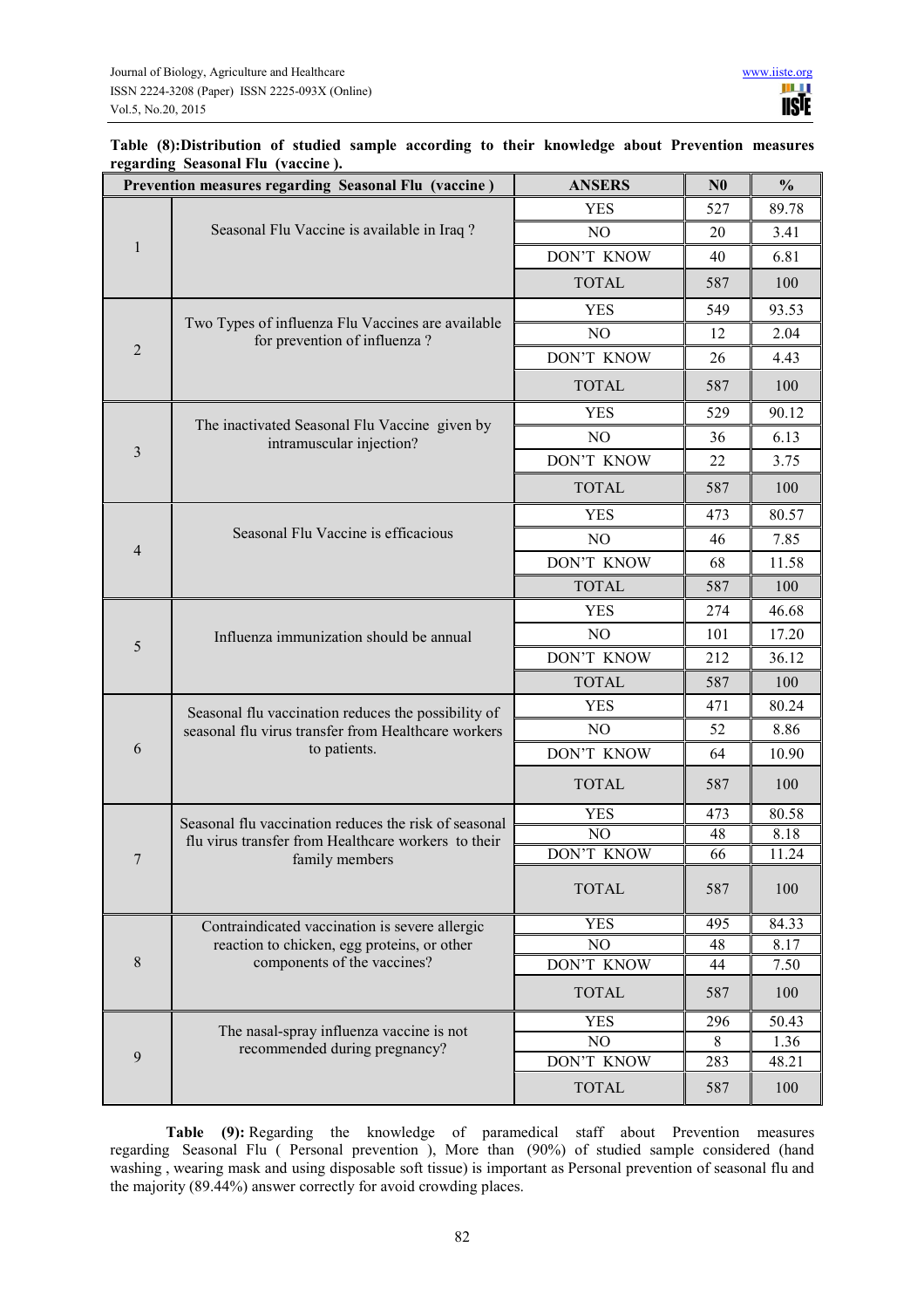| Table (9): Distribution of studied sample according to their knowledge about Prevention measures |  |  |  |  |  |
|--------------------------------------------------------------------------------------------------|--|--|--|--|--|
| regarding Seasonal Flu( Personal prevention).                                                    |  |  |  |  |  |

| Prevention measures regarding Seasonal Flu<br>(Personal prevention) |                                    | <b>ANSERS</b> | N <sub>0</sub> | $\frac{0}{0}$ |
|---------------------------------------------------------------------|------------------------------------|---------------|----------------|---------------|
|                                                                     |                                    | <b>YES</b>    | 555            | 94.55         |
|                                                                     | Hand washing                       | NO.           | 16             | 2.72          |
|                                                                     |                                    | DON'T KNOW    | 16             | 2.73          |
|                                                                     |                                    | <b>TOTAL</b>  | 587            | 100           |
|                                                                     |                                    | YES           | 541            | 92.16         |
| $\overline{2}$                                                      |                                    | NO.           | 24             | 4.09          |
|                                                                     | Wearing mask                       | DON'T KNOW    | 22             | 3.75          |
|                                                                     |                                    | <b>TOTAL</b>  | 587            | 100           |
|                                                                     |                                    | <b>YES</b>    | 538            | 91.65         |
| $\overline{3}$                                                      | Covering the nose and mouth during | NO.           | 24             | 4.09          |
|                                                                     | sneezing and coughing              | DON'T KNOW    | 25             | 4.26          |
|                                                                     |                                    | <b>TOTAL</b>  | 587            | 100           |
|                                                                     |                                    | <b>YES</b>    | 525            | 89.44         |
| $\overline{4}$                                                      | Avoid crowding places              | NO.           | 22             | 3.75          |
|                                                                     |                                    | DON'T KNOW    | 40             | 6.81          |
|                                                                     |                                    | <b>TOTAL</b>  | 587            | 100           |

**Table (10):** Regarding the knowledge of paramedical staff about the Control measures of Seasonal Flu, the majority (91.82%) of studied sample considered the Using doctors prescribed medication Is important as Control measures of seasonal flu, while approximately (85%) of studied sample considered (the Using over the counter medication and Home based remedies) is important as Control measures of seasonal flu , while (70.70%)of studied sample considered the isolation is important as Control measures of seasonal flu. **Table (10): Distribution of studied sample according to their knowledge about Control measures of seasonal flu.** 

| <b>Control measures</b> |                                     | <b>ANSERS</b> | N <sub>0</sub> | $\frac{0}{0}$ |
|-------------------------|-------------------------------------|---------------|----------------|---------------|
|                         |                                     | <b>YES</b>    | 499            | 85.01         |
|                         | Using over the counter medication   | NO.           | 30             | 5.11          |
|                         |                                     | DON'T KNOW    | 58             | 9.88          |
|                         |                                     | <b>TOTAL</b>  | 587            | 100           |
|                         |                                     | <b>YES</b>    | 539            | 91.82         |
|                         |                                     | NO.           | 16             | 2.73          |
| $\overline{2}$          | Using doctors prescribed medication | DON'T KNOW    | 32             | 5.45          |
|                         |                                     | <b>TOTAL</b>  | 587            | 100           |
|                         |                                     | <b>YES</b>    | 496            | 84.50         |
|                         |                                     | NO.           | 32             | 5.45          |
| 3                       | Home based remedies                 | DON'T KNOW    | 59             | 10.05         |
|                         |                                     | <b>TOTAL</b>  | 587            | 100           |
|                         |                                     | <b>YES</b>    | 415            | 70.70         |
|                         |                                     | NO.           | 57             | 9.71          |
| $\overline{4}$          | Isolation                           | DON'T KNOW    | 115            | 19.59         |
|                         |                                     | <b>TOTAL</b>  | 587            | 100           |

**Table (11):** Each member of studied sample might have more than one answer, The table shows the main source of information that health worker for (93.85%) of studied sample, while(87.39%) , (85.86%) and (79.39%) for (Internet, posters and Satellite channels) respectively ,while approximately (73%) for ( local TV channel for , booklets and Friends), while approximately (66%) for (newspaper, workshops and Family members) and School curriculum for (59.97%) of studied sample .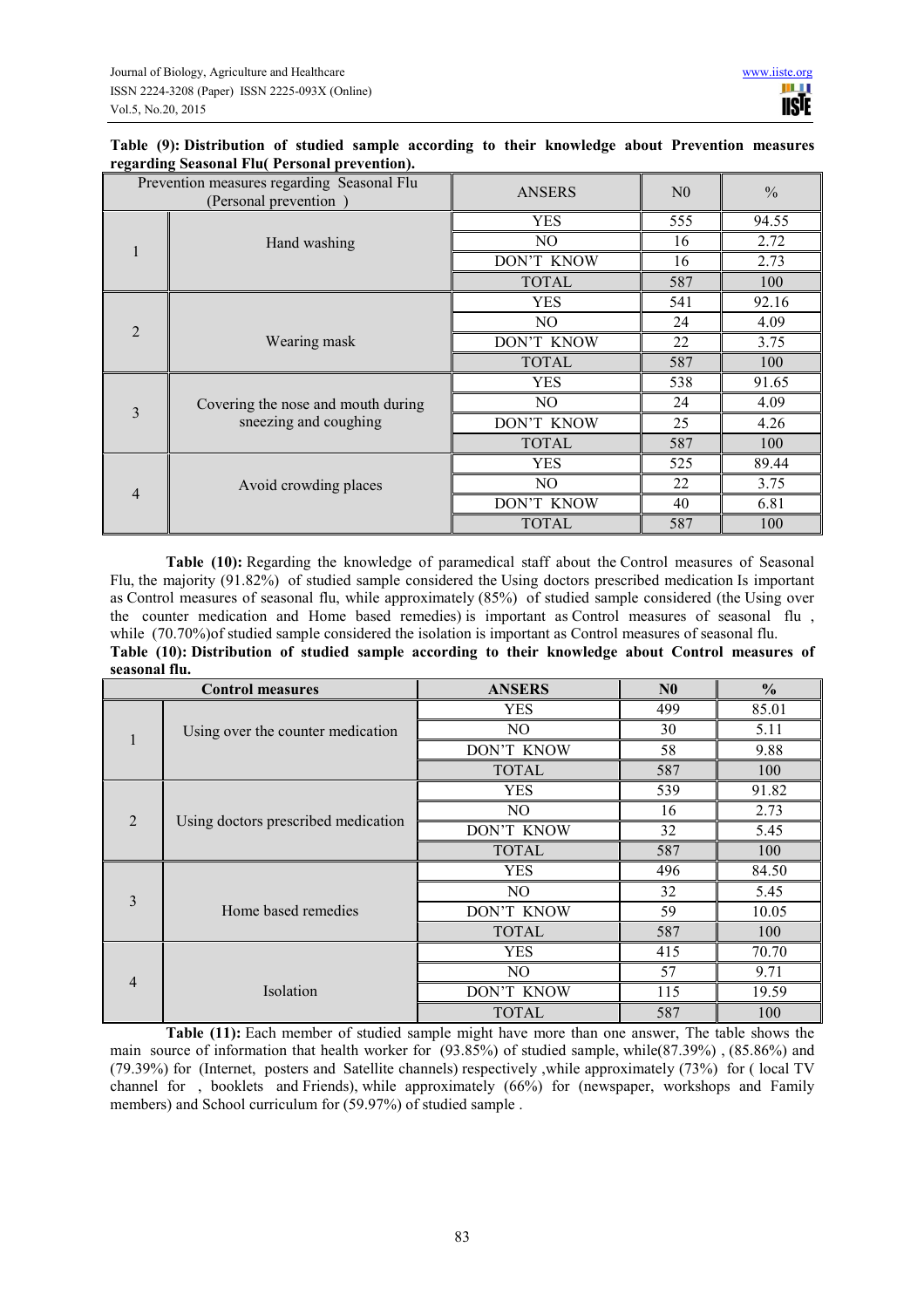| Table (11): Distribution of studied sample according to their knowledge about the sources of information |  |
|----------------------------------------------------------------------------------------------------------|--|
| of seasonal flu.                                                                                         |  |

|                | Sources of information |                | <b>YES</b>    | N <sub>0</sub> |               | <b>TOTAL</b>   |               |
|----------------|------------------------|----------------|---------------|----------------|---------------|----------------|---------------|
| No.            |                        | N <sub>0</sub> | $\frac{0}{0}$ | N <sub>0</sub> | $\frac{0}{0}$ | N <sub>0</sub> | $\frac{0}{0}$ |
|                | Health workers         | 551            | 93.87         | 36             | 6.13          | 587            | 100           |
| $\mathfrak{D}$ | Internet               | 513            | 87.39         | 74             | 12.61         | 587            | 100           |
| 3              | Posters                | 504            | 85.86         | 83             | 14.14         | 587            | 100           |
| $\overline{4}$ | Satellite channels     | 466            | 79.39         | 121            | 20.61         | 587            | 100           |
| 5              | Local TV channels      | 435            | 74.11         | 152            | 25.89         | 587            | 100           |
| 6              | <b>Booklets</b>        | 429            | 73.08         | 158            | 26.92         | 587            | 100           |
|                | Friends                | 426            | 72.57         | 161            | 27.43         | 587            | 100           |
| 8              | Newspapers             | 394            | 67.12         | 193            | 32.88         | 587            | 100           |
| 9              | Workshops              | 388            | 66.10         | 199            | 33.90         | 587            | 100           |
| 10             | Family members         | 382            | 65.08         | 205            | 34.92         | 587            | 100           |
| 11             | School curriculum      | 352            | 59.97         | 235            | 40.03         | 587            | 100           |

**Table (12):** The results of this table showed that the majority (84 %) of studied sample had good and acceptable knowledge score toward seasonal flu ,while only (16%) had poor score.

|  | Table (12) : Distribution of studied sample according to knowledge score about seasonal flu. |  |  |  |
|--|----------------------------------------------------------------------------------------------|--|--|--|
|  |                                                                                              |  |  |  |

| Knowledge score                    | $_{\rm N0}$ |     |
|------------------------------------|-------------|-----|
| poor (score $\leq$ 126)            | Υf          |     |
| good & acceptable (score $> 126$ ) | -49.        | 64  |
| Total                              | 587         | 100 |

### **Discussion**

#### **Epidemiological factors association with seasonal flu.**

In the present study it is clear that viruses as an etiology of seasonal flu infection the majority of paramedical staff correct responses regarding the causative virus (97.11%) , This is similar to other reported study in India by Puri et.al.,2011 (90%)[8]. the majority (98.30%) of them believed that Seasonal flu is Infectious disease , our opinion about this result may be due to (previous exposure) each member of studied sample infected by contact with diseased either patient or their families or they are communicable the disease to other, (62.69%) of studied sample considered Seasonal flu as a dangerous disease ,This is similar to other reported study in KSA by Rehmani et.al., 2010 (82.3%) [9]. And by Bali et.al.,2012 in India (66.45%) [10]. this result is differ from other reported by Khazaeipour et.al., 2010 in Iran (43.2%) [11], this difference may be due to what is compliance who infected by influenza ,The most common complications are bacterial ,which may happen anywhere along the respiratory tract ,including otitis media, sinusitis, and secondary bacterial pneumonia [3], the majority (94.89%) of studied sample answered correctly about transmission easily of Seasonal flu, all of studied sample considered Seasonal flu is transmission from Human to Human. this result may be due to A person with the flu is contagious for more than a week after first develops singe and symptoms ,influenza is transmitted from person to person via respiratory secretions [1,12].

 Similar result had been found in Iraq, neighboring and others countries, by Thabit 2011in Iraq (97.6 %) [13], This was in compare to the findings of Aslan et. al., (2010) in Turkey, which found that (65%) of health care workers knew that the infection was transmitted from human being to an other's [14]. Similarly, Fatiregun et. al., 2011 in Nigeria so as report that (51.6%) of health care providers knew that the infection was transmitted from one person to another [15]. This result could be associated with each man infected with influenza can spread mainly the disease to person through coughing or sneezing [16]. while (56.56%) of studied sample considered Pandemic Flu (H1N1 ) is type of Seasonal Flu, this result may be due to It was initially called Mexican Flu. Later, the name was tainted to swine influenza (swine flu) when studies showed that the virus contains genes that were parallel to those of the viruses in North America that cause influenza among pigs [17]. while (38.33%) of studied sample considered Pandemic Flu is occur rarely while Seasonal Flu is occur annually ,this result may be due to believed of studied sample all types of influenza occur similarly, while (19.08%) of studied sample considered H1N1 has a rapid onset symptoms within (3 - 6 )hours, this result may be due to Pandemic influenza A (H1N1) showed more critical illness among young people [18]. while (16.87%) of studied sample considered Sneezing is not common with H1N1, this result may be due to The common clinical features with H1N1are (fever, common cold and cough with muscle ache) . These symptoms are similar to seasonal flu but due to havoc created by (H1N1) flu every case of fever with cough and cold is being considered as ( H1N1) flu by general public [19]. and (35.60%) of studied sample considered Sore throat is not commonly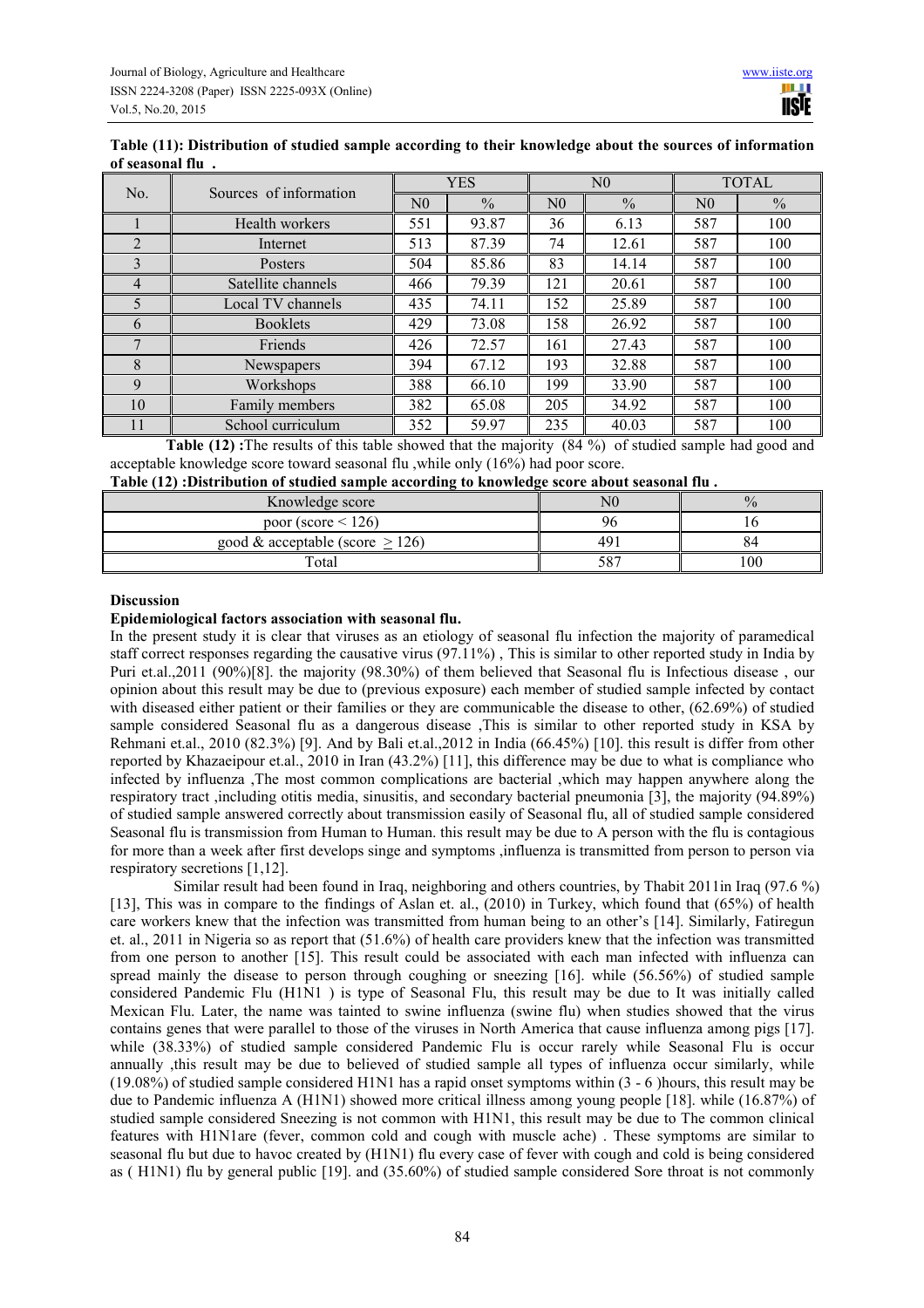present with H1N1, this result may be due to expected that the (H1N1) will to continue to circulate as a seasonal virus, and sporadic cases and local outbreaks will continue to occur, depending upon the immunity level of the community [20].

### **Mode of transmission of seasonal flu**

If not people have essential knowledge about the modes of transmission, they respond properly during an outbreak [21]. the risk of receiving infected would increase when an infected individual coughed or sneezed in close distance, This may be due to the influenza as respiratory infectious disease. In the present study the majority  $(96.93\%)$ ,  $(79.90\%)$ ,  $(71.72\%)$  and  $(62.69\%)$  of paramedical staff answers correctly as mode of transmission of seasonal flu about ( cough or sneeze , face-to-face talk , handing shaking or embracement and indirect hand contact) respectively.

This result is similar to other reported studies in Iraq and other country by Thabit 2011 in Iraq(97.6%) regarding cough or sneeze as mode of transmission[13], by Lin et.al., 2011 in Chine( 61.9%) for face-to-face talk [22]. While this result is differ from other reported study in Chine by Lin et.al., 2011 for (26.8%) and( 22.3%) about (handing shaking or embracement and indirect hand contact) [22]. This result may be due to expected that the combined efforts of national and international health authorities in training health care workers and informing and educating the general population would have led to a better understanding of seasonal flu .

### **Signs and Symptoms of seasonal flu**

In the present study, regarding the knowledge of paramedical staff about the Signs and Symptoms of seasonal flu, Fever came in the 1st order and answered correctly by the majority (95.57%) of paramedical staff, This is similar to other reported study in Turkey by Aslan et.al., 2010 (83.9%) [14] .this result is logically because the fever is combination with each infection and its consider indicator for body health , while the majority (90.46%) considered Headache as a Symptom of seasonal flu This is different to other reported study in Turkey by Aslan et.al., 2010 (46.2%) [14]. while the majority (84.33%) of studied sample considered the Cough is a Signe of seasonal flu, similar results were found by Thabit 2011in Iraq (97.6%) [13] and other reported study in neighboring country in Turkey by Aslan et.al., 2010(57.2%) [14]. this result because cough is specific Signe to influenza while the majority (91.82%) considered Rhinorrhea is a Signe of seasonal flu This is different to other reported study in Turkey by Aslan et.al., 2010 (34.4%) [14]. this result may be due to The disease is characterized by the sudden onset of fever, chills, headache, myalgia and extreme fatigue, Other common symptoms involve a dry cough, sore throat and stuffy nose [6]. while the majority (83.99%) of paramedical staff considered the Sore throat is Signe of seasonal flu This is different to other reported study in Turkey by Aslan et.al., 2010 (48.9%) [14].this result is acceptable , while the highest (77.68%) of paramedical staff considered the Mylagi is a symptom of seasonal flu ,This is similar to other reported study in Turkey by Aslan et.al., 2010 (61.6%) [14]. while the highest (75.64%) of paramedical staff considered the Loss of appetite is a symptom of seasonal flu, while the highest (39.69%) considered the Abdominal discomfort is a symptom of seasonal flu this result may be due to Abdominal discomfort is rare a symptom of seasonal flu and it is a specific symptom for Gastrointestinal tract and influenza Sometimes cause gastrointestinal (GI) symptoms [16], while the highest (61.84%) of studied sample considered the Nausea is a symptom of seasonal flu This is different to other reported study in Turkey by Aslan et.al., 2010 (31.9%) [14], this result may be due to Nausea is rare a symptom of seasonal flu because it is a specific symptom for Gastrointestinal tract, while the highest (46.68%) of studied sample considered the Vomiting is a singe of seasonal flu , This result is similar to other reported study in Turkey by Aslan et.al., 2010 (52.0%) [14].this result may be due to Conjunctival injection, vomiting ,abdominal pain and diarrhea is less commonly observed rare a symptom of seasonal flu because it is a specific symptom for Gastrointestinal tract [3], while the highest (25.21%) of studied sample considered the Diarrhea is a singe of seasonal flu, This is similar to other reported study in Turkey by Aslan et.al., 2010 (27.8%) [14].this result is different from were found in Iraq by Thabit 2011(91.2%) believed in that [13]. this difference may be due to Diarrhea is rare symptom of seasonal flu and it is a specific singe for Gastrointestinal tract and there are many causes for diarrhea , and more than half (55.71%) of studied sample considered the Prostration is a symptom of seasonal flu. This indicates that the knowledge of the paramedical staff toward singes and symptoms of seasonal flu is good and acceptable in the present than other studies [13]. this result may be due to influenza sometimes causes vomiting and diarrhea, approximately (50%) will not develop the typical symptoms described above [23]. For else healthy individuals, influenza is an unpleasant, however commonly self-limiting disease with recovery usually by  $(2-7)$  days [6].

# **Complication of seasonal flu**

Regarding a Complication of seasonal flu the highest  $(71.21\%)$ , $(71.04\%)$  and  $(64.05\%)$  of paramedical staff answered correctly about ( Otitis Media , Sinusitis and Pneumonia) respectively, and lower percentage (19.08%) , (16.87%) , (35.60%), (23.85%) and (36.46%) about (Myositis , Encephalitis, Complications of pregnancy and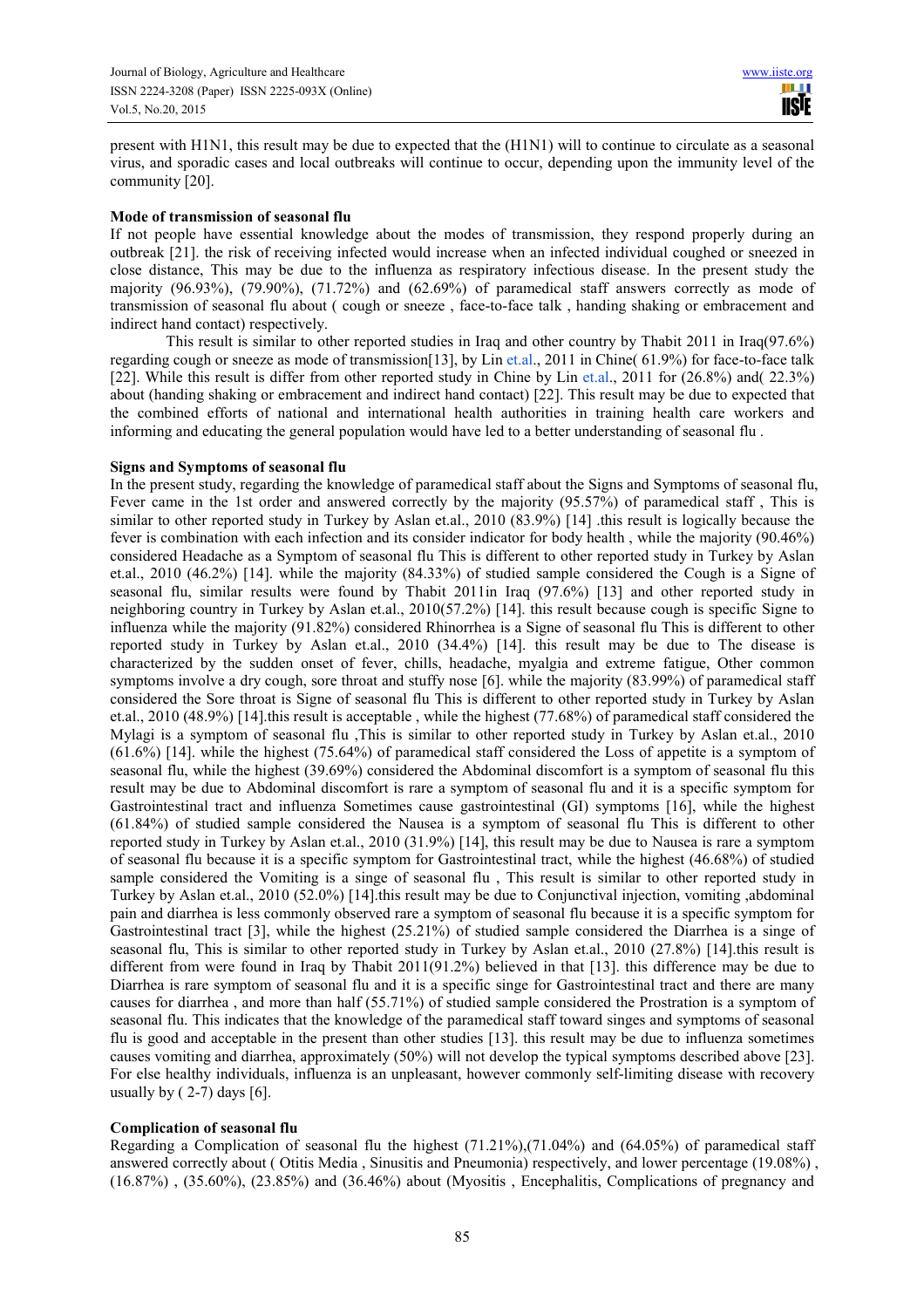birth, Low birth weight and Death ) respectively , These results were lower than what is found believed in death by Thabit 2011 in Iraq (91.2%) [13] , Wong et.al., in Malaysia in 2010 (73.8%) [24] and Johanna et.al., in South Africa 2015(97.9%) [25].

This result may be due to The illness perhaps complicated within bronchitis, secondary bacterial pneumonia, or in children, otitis media, Influenza can be complicated more unusually within meningitis, encephalitis or meningoencephalitis and death . The risk of serious illness from influenza is higher amongst children less than (6 months) of age [6]. and this difference may be due to lack awareness of studied sample about the number of deaths from the disease globally during 2009 was 238 and cases had been reported throughout Iraq was 475[13].

## **Risk group for seasonal flu**

Knowledge of paramedical staffs Regarding Risk groups which include (Children, pregnant women, people with chronic disease , Elderly, Healthcare workers, People in crowding place) higher percentages of studied answered correctly.

This result is similar to other reported study by Askarian et.al., in Iran 2013 [26]. this results is differ from other reported studies in other parts of world by Bali, 2012 in India [10], Johanna et. al., in South Africa 2015 [25] and Khazaeipour et.al., 2010 in Iran [11], this difference may be due to current study conducted in the season of influenza and after awareness and vaccination campaigns for health care worker and The risk of serious illness from influenza is higher amongst children less than six months of age, underlying health conditions such as immunosuppression and pregnant women [6], [27]. severe disease being most likely to occur among persons with underlying chronic illnesses, making influenza prevention an important public health goal [28]. mainly severe illness and deaths occur in the high-risk populations of infants, the elderly and chronically ill patients [11] this is categories had immunocompromised individuals that made up in the risk groups for seasonal flu, Persons working in the medical providing (health care workers) [29] because this category direct contact with patient and may be due to the seasonal flu is respiratory tract infection and spread by close contact (such as an institution) [30].

### **Prevention measures regarding vaccine of Seasonal Flu**

Annually , the encumbrance of seasonal flu is considerable. Vaccination coverage for non and high risk target groups is however not sufficient although efficiency of flu vaccination is evidently demonstrated. To increase vaccination uptake, it is indispensable to increase insight to the vaccination uptake among different risk groups and to deal with the drivers and barriers to vaccination, in the population[2]. vaccination is an efficient measure to prevent infectious disease [31], enchantingly, healthcare workers do not only interest the vaccination as a protection for their patients, but in the first reason as a protection for themselves [32]. Regarding the knowledge of paramedical staff about Prevention measures regarding Seasonal Flu (vaccine ) , the majority (89.78 %) of studied sample answered correctly for Seasonal Flu Vaccine is available this result is similar to what had been reported by Cadeddu et.al., 2011in Italia (94.8%) [36], and Bali, 2012 in India ( 80.5%) [10] and by Khazaeipour et.al., 2010 in Iran (66.9%) [11].and this results is differ from Thabit 2011in Iraq (19%) [13], this difference may be due to training about novel influenza and implementation of infection control measures for all paramedical staff, while the majority (93.53%) of studied sample answered correctlyabout Two types of influenza, this result may be due to seasonal influenza vaccination was initiated at the early phase of the H1N1 epidemic expansion in the world , for the inactivated Seasonal Flu Vaccine given by intramuscular injection by (90.12%) of studied sample believed that this result may be due to all paramedical staff participants shared the campaign of seasonal flu awareness and seasonal flu vaccination was directed at others and the vaccine available in Iraq is the inactivated Seasonal Flu Vaccine and given to people by intramuscular injection, for Seasonal Flu Vaccine is efficacious by (80.58%) of studied sample answered correctly this result is similar than what is found by Alshammaria et. al., in Saudi Arabia 2014 ( 71.43%) [33], Johanna et. al., in South Africa2015(68.1% )[25] and Khazaeipour et.al., 2010 in Iran (51.4%) [11], this result may be due to Vaccine recipients are generally informed that vaccination is (70–90%) effective against influenza [34], Individuals who have vaccination or preexisting immunity from previous natural infections may have milder symptoms[3] and the reduce of seasonal flu infection in the population and particularly (health care worker) and different immunity level of the community [35], Should receive vaccine annually (Duration of immunity is one year only) (46.68%) of studied sample answered correctly this results is different from were found by Rehmani et.al., in KSA 2010 (97.4%) [9] , Alshammaria et. al., in Saudi Arabia 2014 ( 80%) [33], and Johanna et. al., in South Africa 2015(93.5%) [25] , this difference according to expected that the influenza will to continue to circulate as a seasonal virus, and sporadic cases and local outbreaks will continue to occur, depending upon the immunity level of the community [35], while the majority (80.24%) of studied sample answered correctly about seasonal flu vaccination reduces the possibility of seasonal flu virus transfer from Healthcare workers to patients this result according to Health care personnel should be immunized annually to minimize absenteeism and transmission of seasonal influenza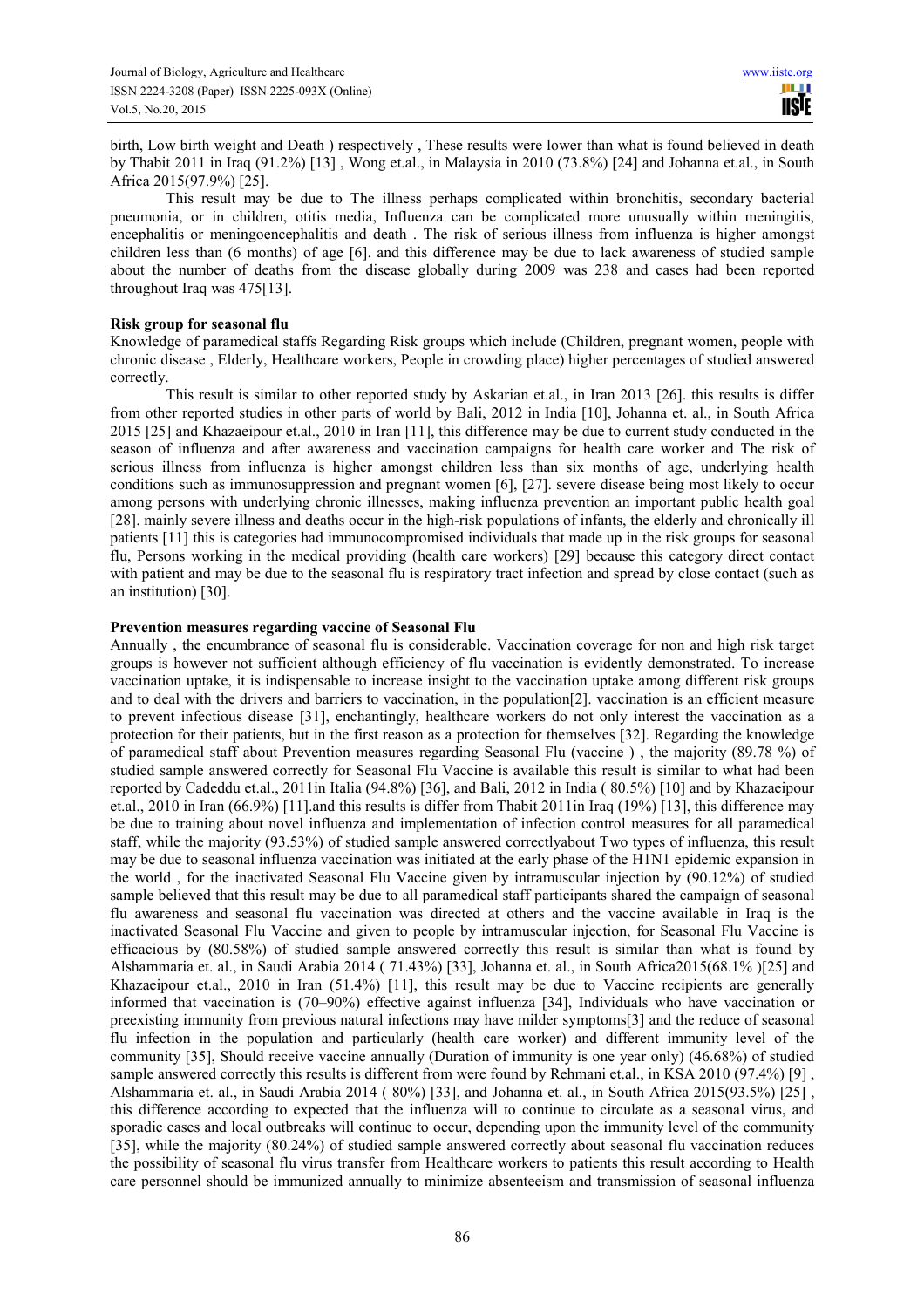from Health care personnel to patients [30]. while the majority (80.58%) of studied sample answered correctly about seasonal flu vaccination reduces the risk of seasonal flu virus transfer from Healthcare workers to their family members, this result according Annual a key measure in the prevention of nosocomial transmission it is vaccination of HCWs, Although vaccination of HCWs is effective in reducing influenza infection rates, but febrile respiratory illness work as absenteeism and patient mortality [4]. while the majority (84.33%) of studied sample answered correctly about contraindicated vaccination is severe allergic reaction to chicken, egg proteins, or other components of the vaccines this result as awareness focused as precaution when the medical and health staff given the vaccine to recipient , and half (50.43%) of studied sample answered correctly about The nasalspray influenza vaccine is not recommended during pregnancy. this result may be due to this type of vaccine don't available in our country .

# **Prevention measures regarding Seasonal Flu (Personal prevention)**

Regarding the knowledge of paramedical staff about Prevention measures regarding Seasonal Flu( Personal prevention) the main score of Prevention measures was excellent more than (90% ) for about (washing hands , wearing mask, using disposable soft tissue and avoid crowding places ), Similarly (97.6%) of the nurses indicated they washed hands frequently and used personal protective equipments like masks or apron. This result agreement with Subitha et.al., 2012 in India[20] , by Cadeddu et.al., 2011in Italia [36], by Aslan et.al., in Turkey 2010 (65.9%),(56.9%) for washing hands , wearing mask respectively [14] and Lin et.al., 2011in Chine (56.9%) for washing hands [22].this result may be due to perceived susceptibility is expected to begin the process of adoption of preventive behaviors, health authorities and media stress to the public particular health employment to continuously adopt precautionary measures to prevent infection even if the number of reported deaths decreases [24].

### **Control measures of Seasonal Flu**

Regarding the knowledge of paramedical staff about the Control measures of Seasonal Flu had good and acceptable level, This result is similar to other reported study in Turkey by Aslan et.al., 2010 found (64.9%) about (Using over the counter medication) and (70.6%) about isolation are important as Control measures of seasonal flu [14], this is result may be due to Approximately (10- 50) % of children younger than 5 years of age develop viral bronchopneumonia within symptoms that are typically mild and resolve without treatment [3]. the thinking of studied sample about that may be due to the seasonal flu is respiratory disease and transmission via unprotected coughs and sneezes, and from hand to mucous membranes.[30].

#### **Source of information of seasonal flu infection**

In current study, each member of studied sample might have more than one answer ,different sources of information about influenza may be due to availability of sources and personality liking it .

Knowledge score about all types of Source of information about seasonal flu infection were good and acceptable , Internet were the main source of information of studied sample from other sources, similar results found by Kamate et.al., 2009 in India (81.3) [37] and by Coulibaly et.al., 2009 in Cote d ' Ivoire (53.1%) [38], One of the reasons for the relative access of knowledge could be the rather high rate of internet access which to the participants knowledge is one of the best channels to get timely information, , for (67.12%) of studied sample for newspaper this result is disagree with result by Coulibaly et.al., 2009 in Cote d ' Ivoire (49.5%) [38] ,this difference may be due to other countries dependent on other sources of information .

#### **knowledge score about seasonal flu**

The majority (84 %) of studied sample had good and acceptable knowledge score toward seasonal flu . this result is similar to other reported studies in Iraq and others neighboring and world countries, by Ameer 2012 in Iraq (70%) [39], and by Al-Sayyad et.al., in Saudi Arabia, 2014, was found The overall participant's knowledge about Influenza A (H1N1) virus, mode of transmission and preventive measures to be excellent [40]. And by Zairina et. al., in Tampin Negeri Sembilan ,2011 (60.2%) respondents had "adequate knowledge" [41] , by Province et. al., in Thailand, 2014 (60%) [42] ,and by Yap et. al., in Singapore 2010 ( 69.6%) Health care workers had "good knowledge" [43] .and differ from others reported study in the world, by Aslan et.al., in Turkey,2010 (22.98%) [14] and Fatiregun et. al., 2011in Nigeria, who found that poor knowledge of studied sample regarding seasonal flu [15]. this difference may be due to Iraqi Ministry of Health since the beginning of 2009 updated the pandemic Influenza preparedness strategies and the operational plans of action were developed and this can be attributed to the immediate training program given to the medical and paramedical staff as well as the mass media campaign which is important in pandemic situations to avoid its spread and complications [21].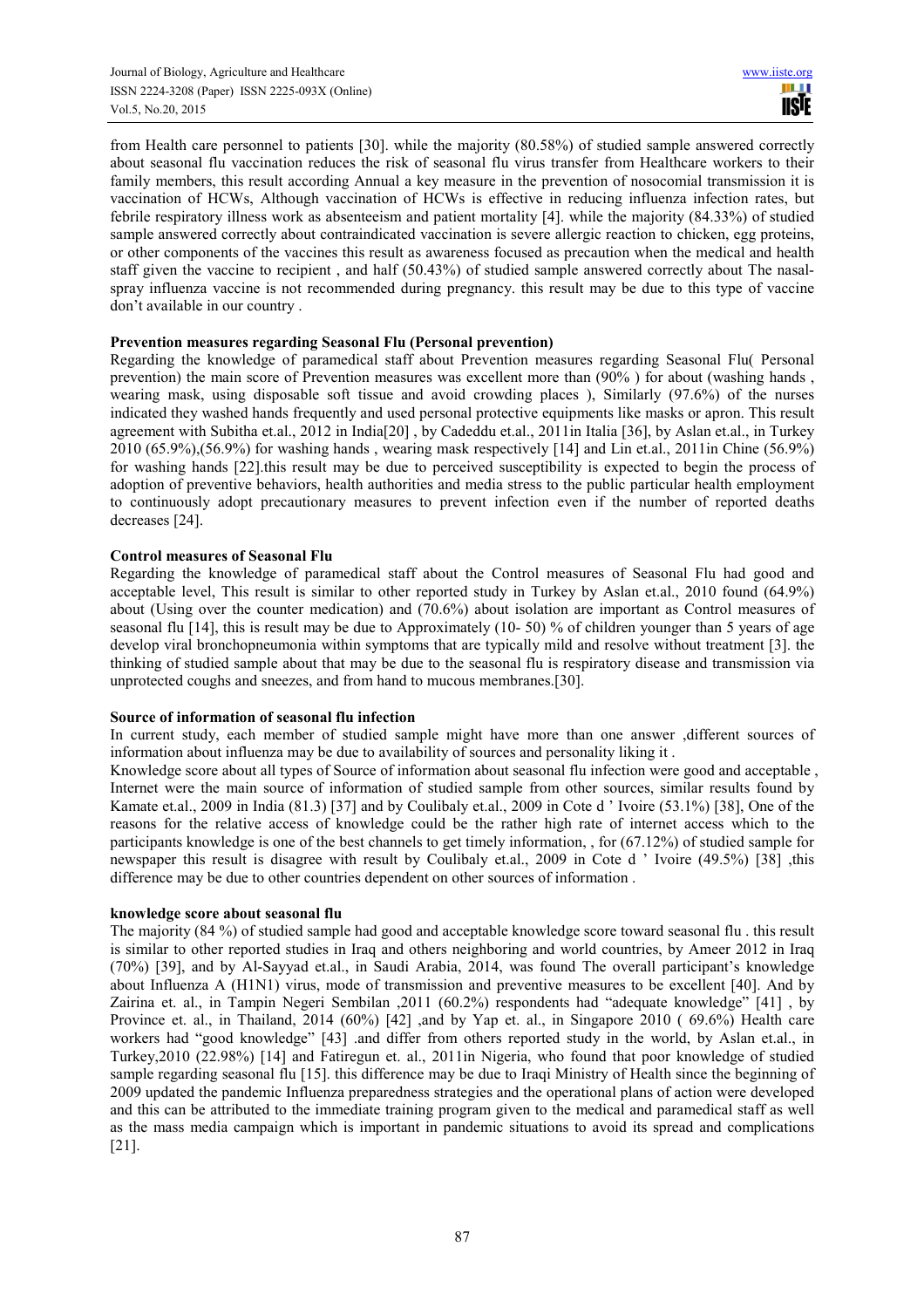### **Reference**

- 1. World Health Organization. Influenza vaccines. WHO position paper. *Wkly Epidemiol Rec* 2002; 28:229–240.
- 2. Blank PR, Schwenkglenks M, Szucs TD. Influenza vaccination coverage rates in five European countries during season 2006 / 07 and trends over six consecutive seasons.*BMC Public Health* 2008;11:1–11.
- 3. Salisbury D. Immunisation against infectious disease (The Green Book) [Internet]. The Veterinary record. 2013. Available from: http://www.ncbi.nlm.nih.gov/pubmed/8897732.
- 4. Matsuzaki Y, Katsushima N, Nagai Y et al. Clinical features of influenza C virus infection in children. *J Infect Dis*. 2006;193(1229):35.
- 5. Donaldson LJ et al. English mortality from A/H1N1 comparisons with recent flu mortality. *BMJ* 2010; 340: 62.
- 6. Zhou H, Thompson WW, Viboud CG et al.Hospitalizations associated with influenza and respiratory syncytial virus in the United States, 1993-2008. *Clin Infect Dis* 2012; 54: 1427 -36.
- 7. World Health Organization (2010) Influenza A (H1N1)- Update 95. Available at http:// w.who.int/csr/don/ 2010\_04\_09 / en/ index .html Accessed 13 April 2009.
- 8. Puri S, Singh A, Koushal V, Thakare M, Singhal A: Knowledge, attitude and practice regarding the H1N1 pandemic amongst healthcare providers, and preparedness in a multispeciality teaching hospital in North India. *Public Health* 2011; 125:795–798.
- 9. Rehmani R, Memon JI. Knowledge , attitudes and beliefs regarding influenza vaccination among healthcare workers in a Saudi hospital . *Vaccine*.2010;28:26:4283–7. Available from:http://dx.doi.org/10.1016/j.vaccine.2010.04.031
- 10. Bali NK, M. Ashraf, Feroze Ahmad, Umar H. Khan,a Marc-Alain Widdowson et. al., Knowledge, attitude, and practices about the seasonal influenza vaccination among healthcare workers in Srinagar, India. *Influenza and Other Respiratory Viruses* 2013; 7(4), 540–545.
- 11. Khazaeipour Z, Ranjbarnovin N, Hoseini N. Original Article Influenza immunization rates , knowledge , attitudes and practices of health care workers in Iran. *J Infect Dev Ctries* 2010; 4(10):636-644.
- 12. Fitzgerald DA: Human swine influenza A [H1N1]: practical advice for clinicians early in the pandemic. *Paediatr Respir Rev.* 2009; 10:154-158.
- 13. Thabit MF. Knowledge and awareness towards Swine Flu pandemic among a sample of paramedicals serving in primary health care centers in Baghdad. *QMJ VOL* 2011;7(11):85–94.
- 14. Aslan S, Gulsun S, Citak EC, Oncul A, Pirinccioglu H. An inquiry of knowledge, attitudes and practices against pandemic H1N1influenza among Turkish health care workers: Experience of a single center in Southeast of Turkey. *Journal of infection in developing countries* 2010; 4(10):636-644.
- 15. Fatiregun A A, Olowookere S A, Oyebade A O. Pandemic Influenza A (H1N1): knowledge among senior health workers at a secondary health care institution in Southwest, Nigeria. *African Health Sciences* 2011;11:171-75.
- 16. Health LACD of P, Acute Communicable Disease Control B-73. Acute Communicable Disease Control(influenza). *Heal Los Angeles Cty Dep Public*. 2011; 213 (240):1–6.
- 17. Etokidem AJ, Ogaji DST, Nsan E, Ikpeme BM, Oyo-Ita AE, et al. Influenza A H1NI ( Pandemic 2009 ): How prepared are healthcare providers in Calabar , Nigeria ?. *Journal of Infectious Diseases and Immunity* 2012;4(3):23–28.
- 18. Bertozzi S, et al: Reported severe respiratory disease and deaths concurrent with atypical A(H1N1) influenza circulation of swine origin in Mexico, *New England Journal of Medicine*; 2009;55:87-94.
- 19. Singh B. Combating the H1N1 influenza (swine flu) Epidemic: What should India do?. *Indian Journal of Public Health* 2009;53(3):190-1.
- 20. Subitha L, Gautam R, Medicine *S.* awareness of influenza *A ( H1N1*) among nurses in a tertary care hospital in south India*. National Journal of Community Medicine 2012;3(3):568–70.*
- 21. Rubin GJ, Amlot R, Page L, Wessely S. Public perceptions, anxiety, and behavior change in relation to the swine flu outbreak: cross-sectional telephone survey. *BMJ* 2009;339:2651.
- 22. Lin Y, Huang L, Nie S, Liu Z, Yu H, Yan W, et al. Knowledge , Attitudes and Practices ( KAP ) related to the Pandemic ( H1N1 ) 2009 among Chinese General Population : a Telephone Survey. BMC Infect Dis [Internet]. *BioMed Central Ltd*; 2011;11(1):128.
- 23. Atkinson W, Wolfe S, Hamborsky J, McIntyre L, eds: Epidemiology and prevention of vaccine-preventable diseases, ed 11, Washington DC, *Public Health Foundation* 2009. Available at:www.cdc.gov/vaccines/pubs/pinkbook/default.htm.
- 24. Wong LP, Sam C. Knowledge and Attitudes in Regard to Pandemic Influenza A ( H1N1 ) in a Multiethnic Community of Malaysia. *Int. J. Behav. Med.* 2010; 10:1007-9.
- 25. Johanna M , Mcanerney, Sibongile Walaza, Adam L Cohen, Stefano Tempia, et al. Effectiveness and knowledge, attitudes and practices of seasonal influenza vaccine in primary healthcare settings in South Africa, 2010–2013. *Influenza and Other Respiratory Viruses* 2015 ; 9(3), 143–150.